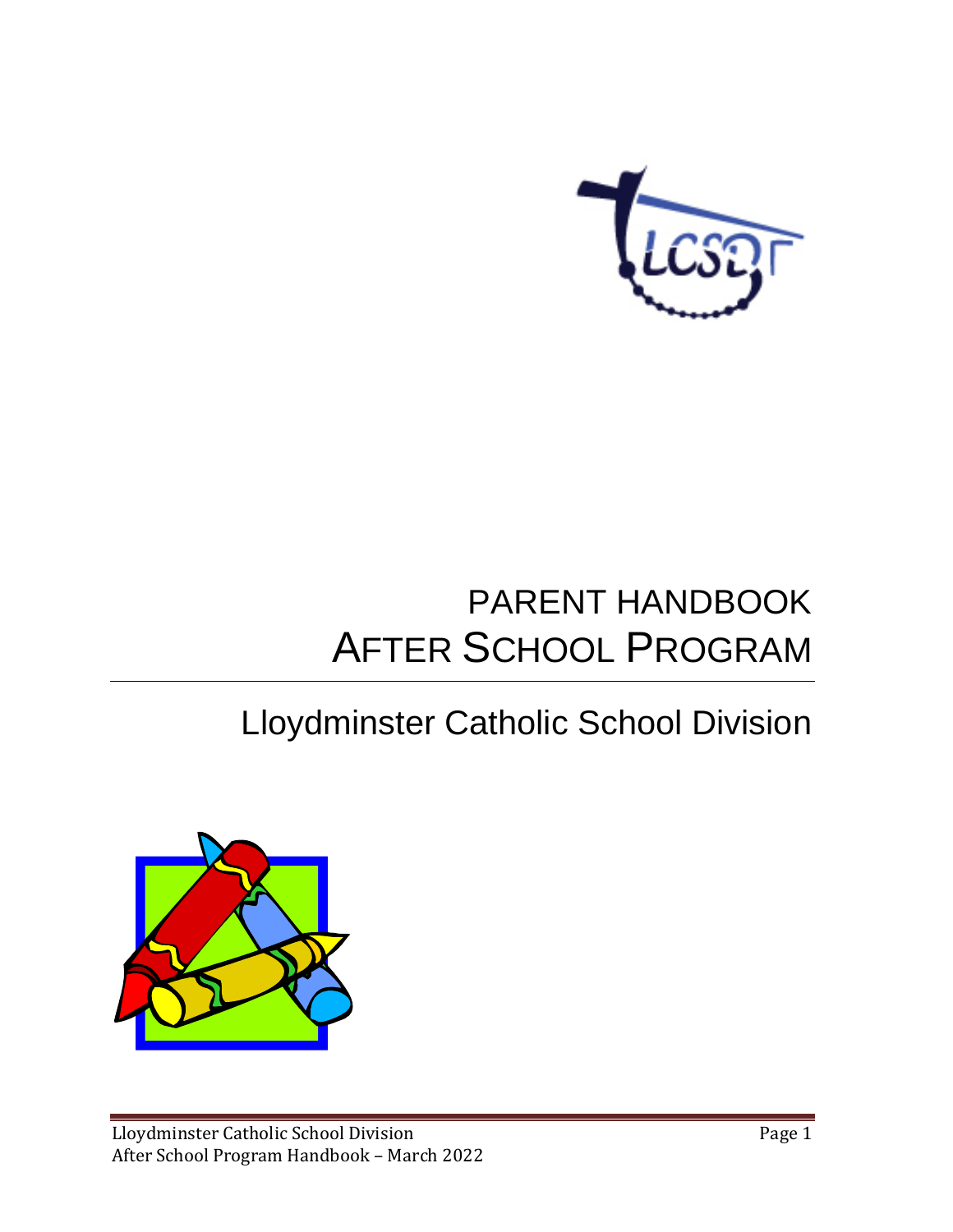# **Table of Contents**

| Staff Will Establish High Standards of Good Behavior By 11 |
|------------------------------------------------------------|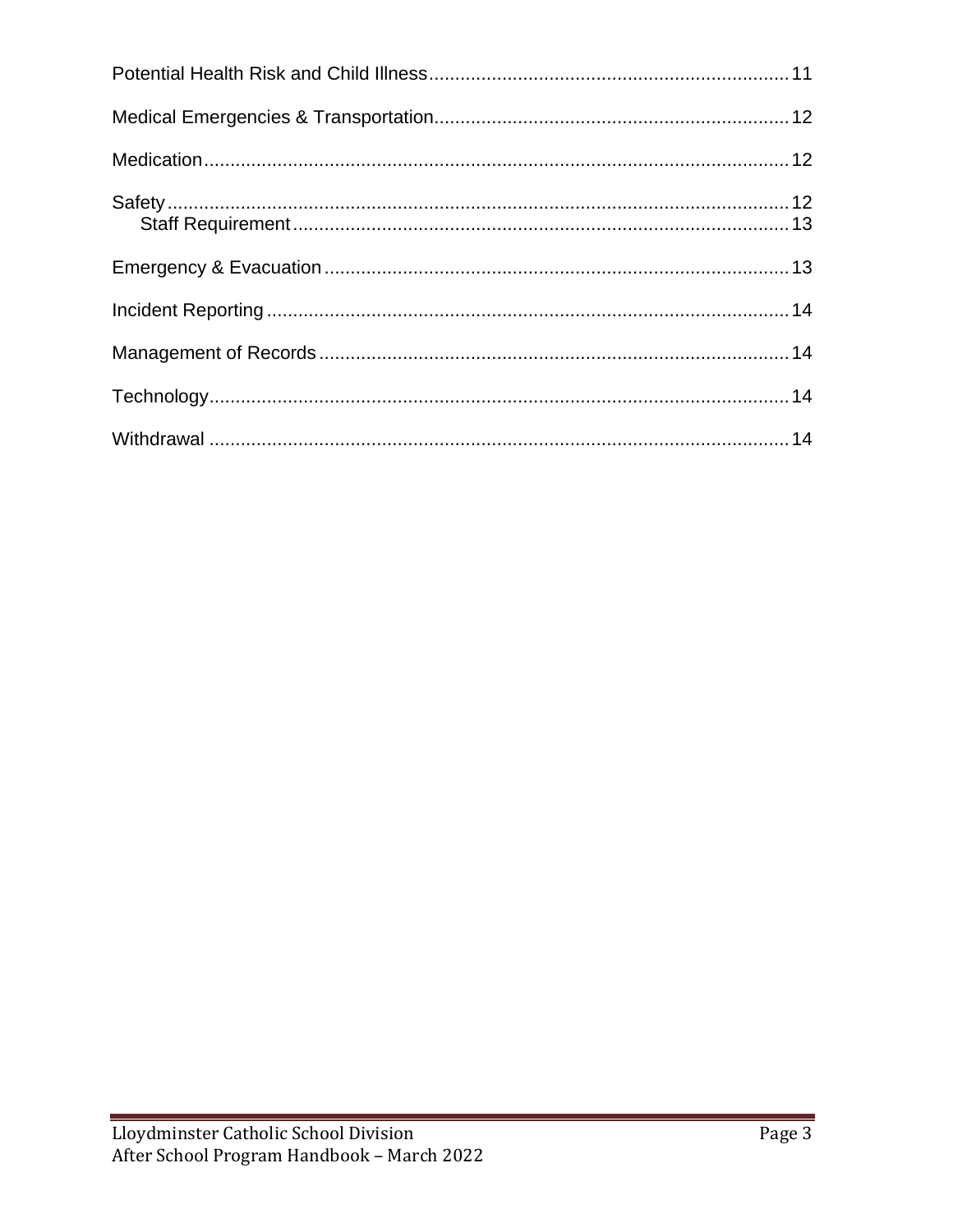**\_\_\_\_\_ \_\_\_\_\_\_\_\_\_\_\_\_\_\_\_\_\_\_\_\_\_\_\_\_\_\_\_\_\_\_\_\_\_\_\_\_\_\_\_\_\_\_\_\_\_\_\_\_\_\_\_\_\_\_\_\_\_\_\_\_\_\_\_\_\_\_\_\_\_\_\_\_\_**

Welcome to the Lloydminster Catholic School Division After School Program. We have been providing quality programming since 2003. We hope this Parent Handbook will provide you with an understanding of our program and its operation to better serve your family. Please take time to familiarize yourself with our new and revised guidelines. The full Parent Handbook can be found online at [www.lcsd.ca](http://www.lcsd.ca/) or available upon request at school offices.

### **OUR MISSION**

Lloydminster Catholic School Division will educate and nurture the spiritual, intellectual, social and physical development of each student in a faith-centered community.

### **PHILOSOPHY**

We endeavor to create a safe educational environment for children where their developmental needs are met on a daily basis through activity choices with the help of qualified caring staff, and a supportive school division.

The developmental needs of the children will be met in the following ways:

- **Physically:** Access to the gym or outdoor playground daily to allow children to play a variety of sports, games, and to promote healthy active lifestyles.
- **Socially**: A variety of opportunities are available to the children to interact in small groups, large groups or individually. The grouping of different ages and genders develops their social skills and ability to co-operate, compromise and solve conflict amongst each other.
- **Emotionally:** Children are supported and encouraged by staff, peers, and teachers in an environment that respects each child's dignity and privacy.
- **Intellectually:** A wide variety of books are available including reference, picture, coloring, and chapter. Prop boxes, kitchen center, doll houses, lego play sets and other themed toys encourage dramatic play. There is a large selection of arts & craft material on hand to enhance the children's fine motor and large motor skills. There are computers available and homework areas for completion of school work.

#### **DESCRIPTION**

Lloydminster Catholic School Division provides a voluntary, fee for service After School Program. Though School Divisions in Saskatchewan are not required to offer this type of after school program under the Saskatchewan's Education Act, our school division strives to provide additional educational afterschool programming for our students.

Lloydminster Catholic School Division remains as the ultimate authority for administering all After School Programs in our school division. The rules and expectations already established by the school will continue in the new operation of the After School Program. All After School Program staff are employees of the Lloydminster Catholic School Division.

Lloydminster Catholic School Division After School Program is available to all students in our division between the ages of 5 up to their 11<sup>th</sup> birthday. The After School Program operates on regular school days after school to 5:30 pm and on early dismissal days from dismissal to 5:30 pm. We are not open on Professional Development days, statutory holidays or during the summer months.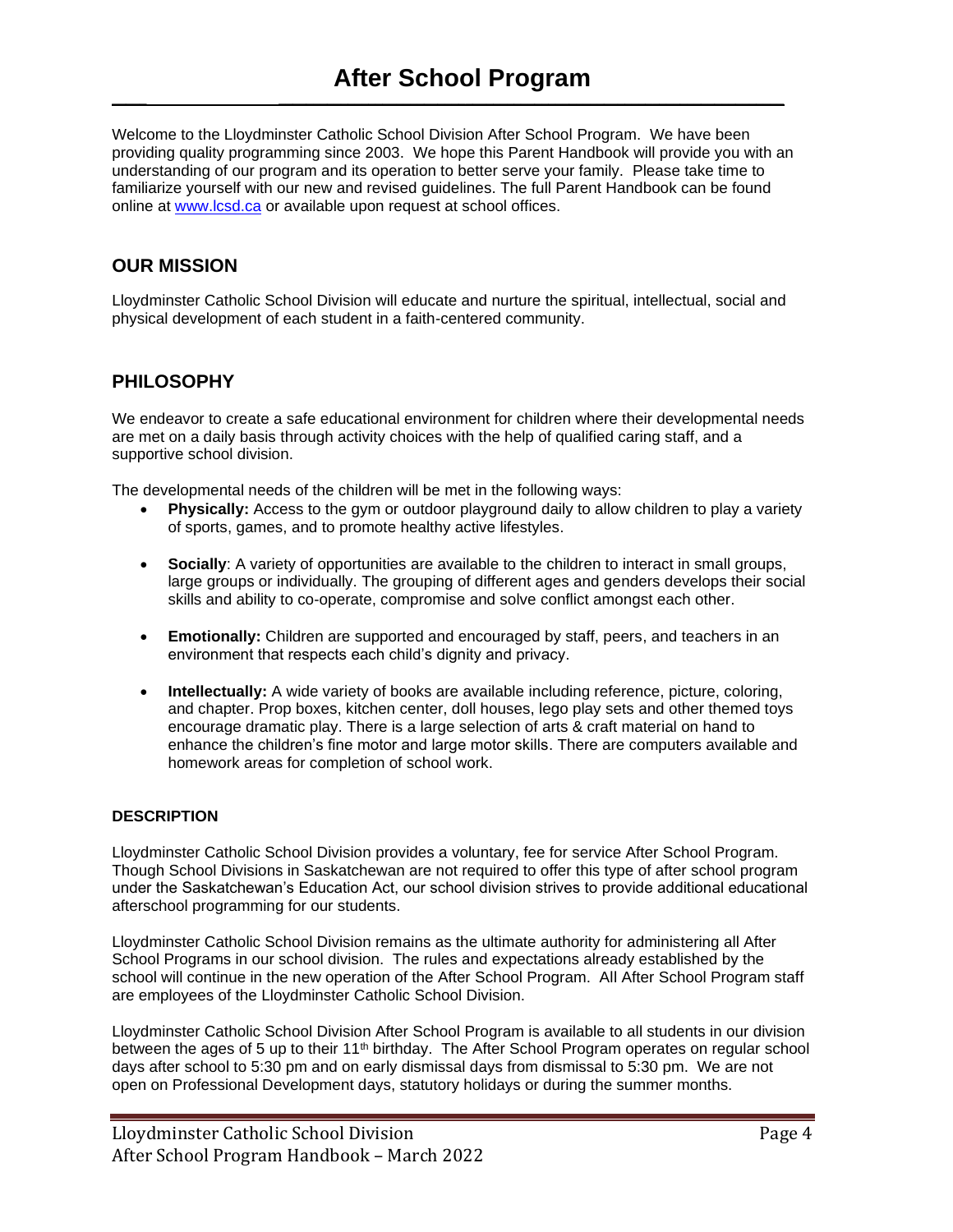#### **REGISTRATION**

Each program operates according to a predetermined maximum capacity of kindergarten and schoolage children per day. Parents/guardians will read the Parent Handbook containing all pertinent information. One registration per child will be filled out at the time of registration, with all information remaining confidential. Parent Handbook and registration forms can be downloaded from our website [www.lcsd.ca](http://www.lcsd.ca/) or picked up at any Lloydminster Catholic School Division Elementary Schools.

A one-time \$200.00 deposit will be required at the time of registration per family. This will be applied against your final month of fees or can be retained for the following year. The school will provide confirmation as to when services will commence. The program is accepting registrations from families needing child care for 4 or more days a week and 3 for Kindergarten Plus students. For each day absent, of the four required days, a 1 hour rate will be charged. We will not be accepting registrations that need casual programming.

Parents/guardians are to provide staff with monthly schedules by the end of the month for the upcoming month. If schedules are not received by the first of month, parents will be charged \$25.00. After that a no notice of absenteeism rate of 2 hour rate of first child will be charged until a schedule is provided. If a parent/guardian can only provide work schedules every week or two weeks, staff must receive it prior to the day of scheduled care begins or \$25.00 fee will be applied.

To ensure adequate safety of children, parents/guardians are required to notify staff of any changes such as personal information, addresses, or phone numbers.

Please refer to registration check list before returning to school to ensure all information is complete. If you have questions regarding the program, please contact Community Education Coordinator at 780-808-8585.

#### **HOURS AND DAYS OF OPERATION**

After School Program follows the Lloydminster Catholic School Division calendar, from the first day of school to the last day of scheduled classes on regular school days.

| <b>AFTER SCHOOL PROGRAM TYPICAL SCHEDULE – (MONDAY – FRIDAY)</b><br>ST. MARY'S, ST. JOSEPH AND FATHER GORMAN |                                                                           |  |  |  |
|--------------------------------------------------------------------------------------------------------------|---------------------------------------------------------------------------|--|--|--|
| $3:10 - 3:15$ pm                                                                                             | Arrival, sign in, free play                                               |  |  |  |
| $3:15 - 3:35$ pm                                                                                             | Craft time & free centre time                                             |  |  |  |
| $3:35 - 4:05$ pm                                                                                             | Wash hands & snack time                                                   |  |  |  |
| $4:05 - 5:05$ pm                                                                                             | Outside play, gym time                                                    |  |  |  |
| $5:05 - 5:30$ pm                                                                                             | Quiet time - reading, puzzles, board games, computer, homework or outside |  |  |  |
| 5:30 pm                                                                                                      | Clean up and parent sign out                                              |  |  |  |

| <b>AFTER SCHOOL PROGRAM TYPICAL SCHEDULE - (MONDAY - FRIDAY)</b><br><b>ECOLE ST. THOMAS AND MOTHER TERESA</b> |                                                                          |  |  |  |
|---------------------------------------------------------------------------------------------------------------|--------------------------------------------------------------------------|--|--|--|
| <b>Mother Teresa</b><br>2:55 pm $-$ 5:30 pm                                                                   | Arrival, sign in, free play                                              |  |  |  |
|                                                                                                               | Craft time & free center time                                            |  |  |  |
|                                                                                                               | Wash hands & snack time                                                  |  |  |  |
| Ecole St. Thomas<br>3:30 pm $-5:30$ pm                                                                        | Outside play, gym time                                                   |  |  |  |
|                                                                                                               | Quiet time - reading, puzzles, card games, computer, homework or outside |  |  |  |
|                                                                                                               | Clean up and parent sign out                                             |  |  |  |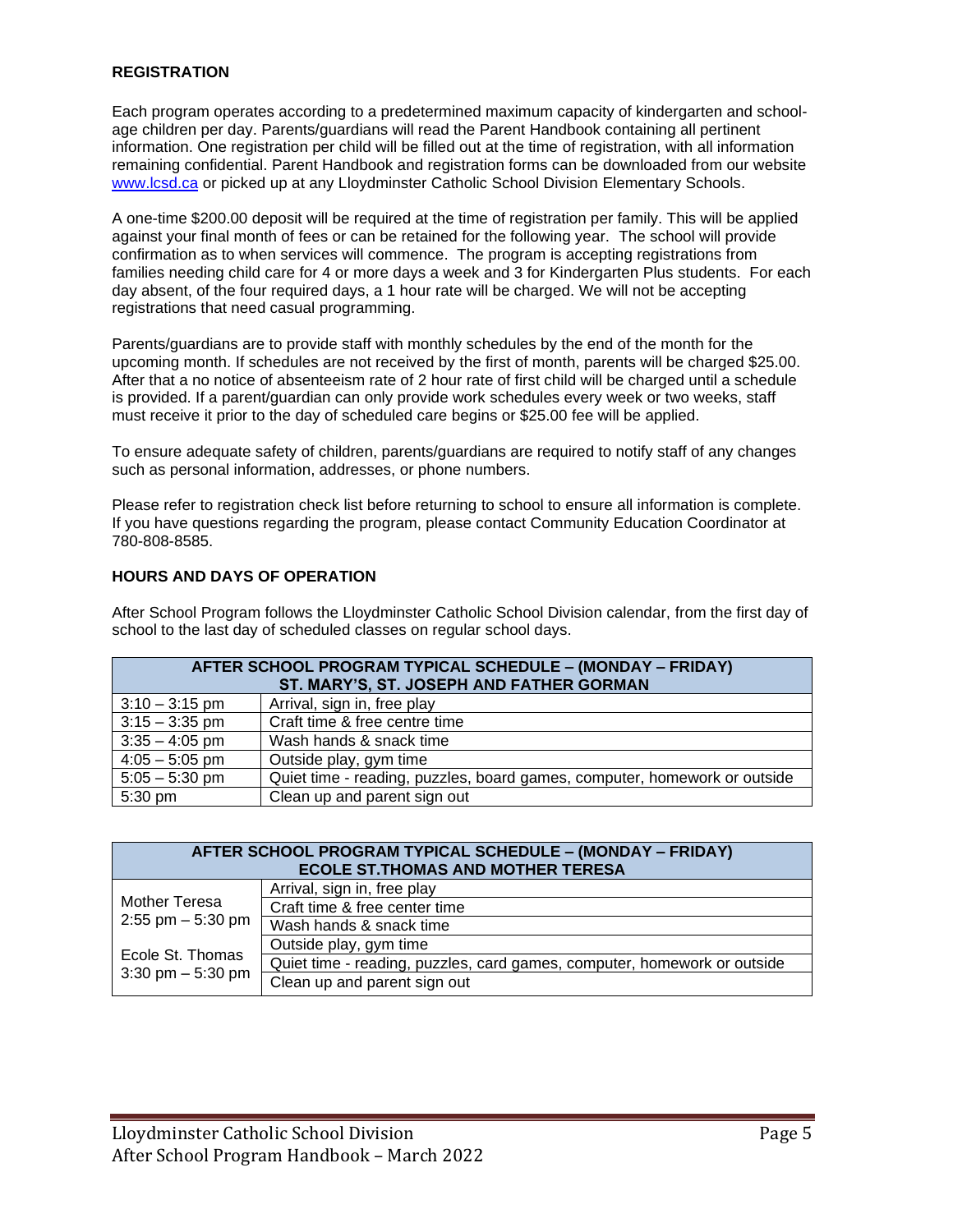#### **AFTER SCHOOL PROGRAM EARLY RELEASE TYPICAL SCHEDULE (2ND WEDNESDAY OF MONTH)**

| St. Joseph, Father | Arrival, sign in, free play                                              |  |  |  |  |
|--------------------|--------------------------------------------------------------------------|--|--|--|--|
| Gorman, St.        | Craft time & free center time                                            |  |  |  |  |
| Mary's $2:10$ pm   | Wash hands & snack time                                                  |  |  |  |  |
| Mother Teresa -    | Outside play, gym time                                                   |  |  |  |  |
| $1:55$ pm          | Quiet time - reading, puzzles, card games, computer, homework or outside |  |  |  |  |
| Ecole St. Thomas   | Clean up and parent sign out                                             |  |  |  |  |
| $2:35$ pm          |                                                                          |  |  |  |  |

#### **FEES**

| Each child:        | \$6.00/hour - Minimum of 4 days / week will be charged |
|--------------------|--------------------------------------------------------|
| Kindergarten Plus: | \$6.00/hour - Minimum of 3 days / week will be charged |

The program will accept registrations from families needing child Program for 4 or more days a week. For each day absent, of the four required days, a 1 hour rate will be charged. Each day a child attends a minimum of 1 hour per day will be charged and fees will be rounded to the nearest half hour thereafter. A monthly invoice will be sent home at the end of each month. Fees will be due within 5 days of invoice date. Fees received after 5 days of the invoice date will be charged a \$10.00/day late fee (including June fees). Non-payment of monthly fees after 10 days late will result in dismissal from program. None payment of June fees will result in the subtraction from deposit and child care spot will be given up for fall.

Payments can be made online on store website: <https://lcsd.ca/shop/product/40-school-fees.html> Cheques are to be made out to Lloydminster Catholic School Division. There will be a \$20.00 service charge for all NSF cheques. If you choose to use your invoice receipts for tax purposes, it is your responsibility to maintain original receipts. If an additional copy is requested there will be a \$20.00 charge.

#### **SPECIAL NEEDS CHILDREN**

If your child requires a full time educational assistant working with them during the day, it is our Division's requirement that one is required for After School Program. The parent is responsible for employing / or accessing Community funding for additional staff. Parents will also pay hourly fees for coverage of materials and supplies, administration of required documentation on daily basis, and attending meeting regarding students' individualized plan.

#### **ACCOUNTABLITY FOR ATTENDANCE**

#### **SIGN IN / SIGN OUT**

Each child is signed in by a staff member upon arrival and signed out by a parent/guardian or authorized person that you assigned at registration. No child will be allowed to leave without being picked up by an authorized person. ID will be required at pick up if a staff member does not know the authorized person. When a child is not signed in on a scheduled day, the parent must be contacted to confirm child's safety.

#### **PROCEDURES FOR PROVIDING SCHEDULES**

- Parents/Guardians submit monthly schedules to Staff. Either circle the days attending on time sheets or submit a separate calendar indicating when they will be in program.
- Schedules must be provided to staff, by the last day of each month for the following month.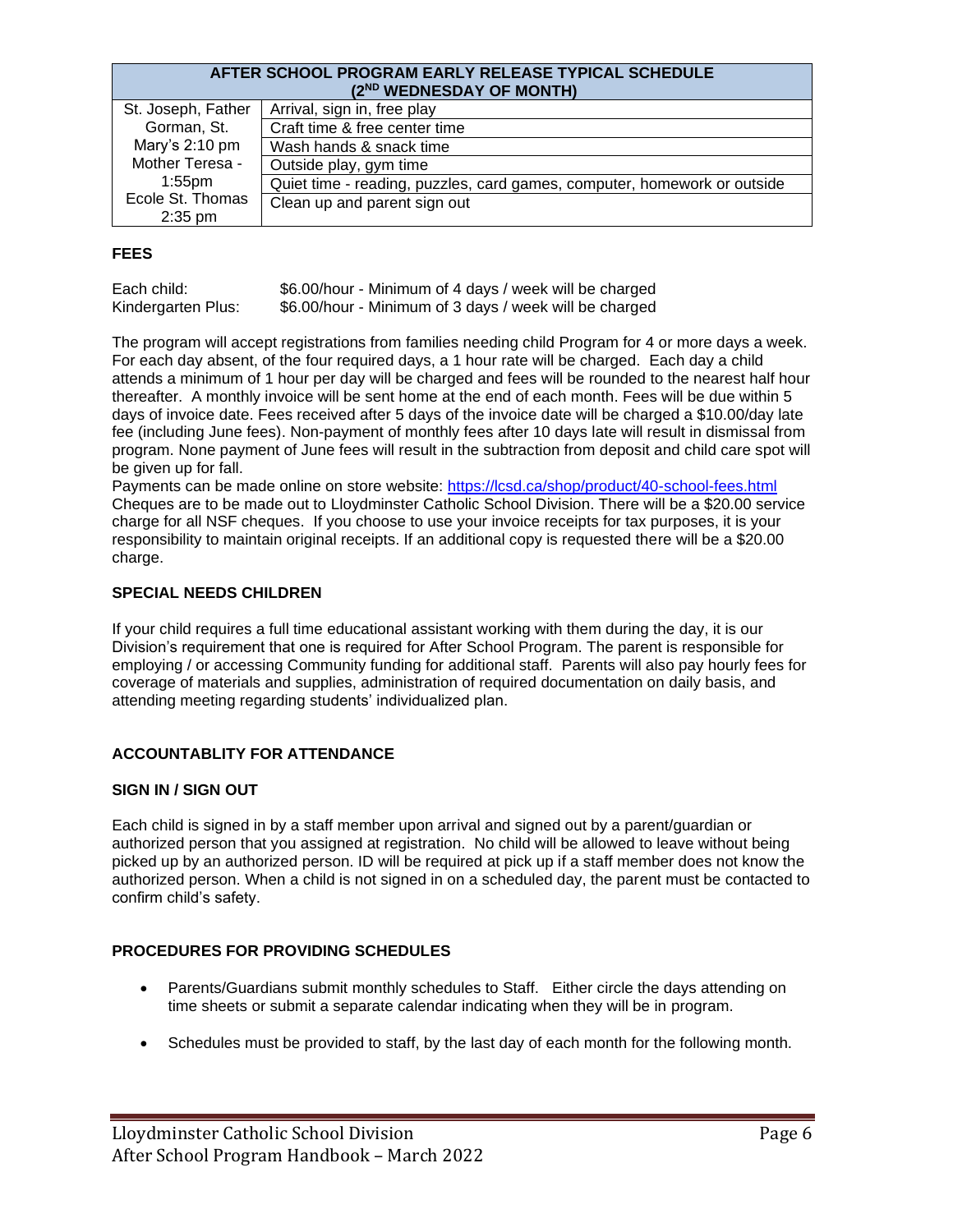- If a schedule is not received by the 1<sup>st</sup> of the month, parents will be charged \$25.00. After that a NO NOTICE of absenteeism rate of 2 hours per day will be charged until a schedule is provided.
- If parent work schedules are only able to be provided every 2 weeks, you must speak to staff and make special arrangements to give schedule in the 2 week periods.
- If your child is scheduled to be in the program and there has been a change of plan and won't be there on a certain day, you MUST notify School Secretary before 11:25 am for that day, or if not given by this time a 2 hour charge will apply per child.
- If your child is NOT scheduled to be in After School Program on a certain day and you need it, you must also call school secretary before 11:25 am, on the day needing program. These spots are not guaranteed. It is very important to communicate this to the secretary, along with program staff, child and teacher to ensure everyone is aware of changes. The more personnel you tell the more likely a missing child incident will not occur.
- Parents MUST contact school through school secretary to find out if space is available.
- It is the parent's responsibility to ensure all staff has schedules to ensure child safety.
- In addition, to providing staff with your schedule, it is good practice for parents with young children to review plan with child and keep teachers informed when they will be using program
- Providing your children with back up plans or tags on backpacks with instructions and phone numbers if child is missing or lost.

#### **NOT ACCEPTABLE WAYS TO COMMUNICATE SCHEDULE CHANGES**

It is **NOT ACCEPTABLE** to send note in child's backpack or agenda It is **NOT ACCEPTABLE** to tell teacher or tell child to tell teacher It is **NOT ACCEPTABLE** to tell child to tell staff It is **NOT ACCEPTABLE** to tell child to tell secretary

#### **NON ARRIVAL / ARRIVAL OF CHILD**

#### **NON ARRIVAL OF CHILD SCHEDULED**

If a child, who is scheduled to participate in After School Program, does not arrive as scheduled, the following shall occur:

- Staff will look for the child while ensuring the remaining children are supervised.
- Staff immediately checks with School Secretary, then teacher if needed for messages regarding child whereabouts.
- If staff is unable to locate the child, staff makes contact with the parent/guardian or emergency contact person.
- Bussing will be contacted if follow up is needed, to verify if child may be on bus.
- School Administration (Principal and / or Vice) and Coordinator will be notified immediately of missing child.
- If, after 30 minutes, the parent/guardian or emergency contact persons are unsure of the child's whereabouts, police will be contacted.
- If bussing is contacted by Secretary and / or School Administration, they will communicate back when child is located.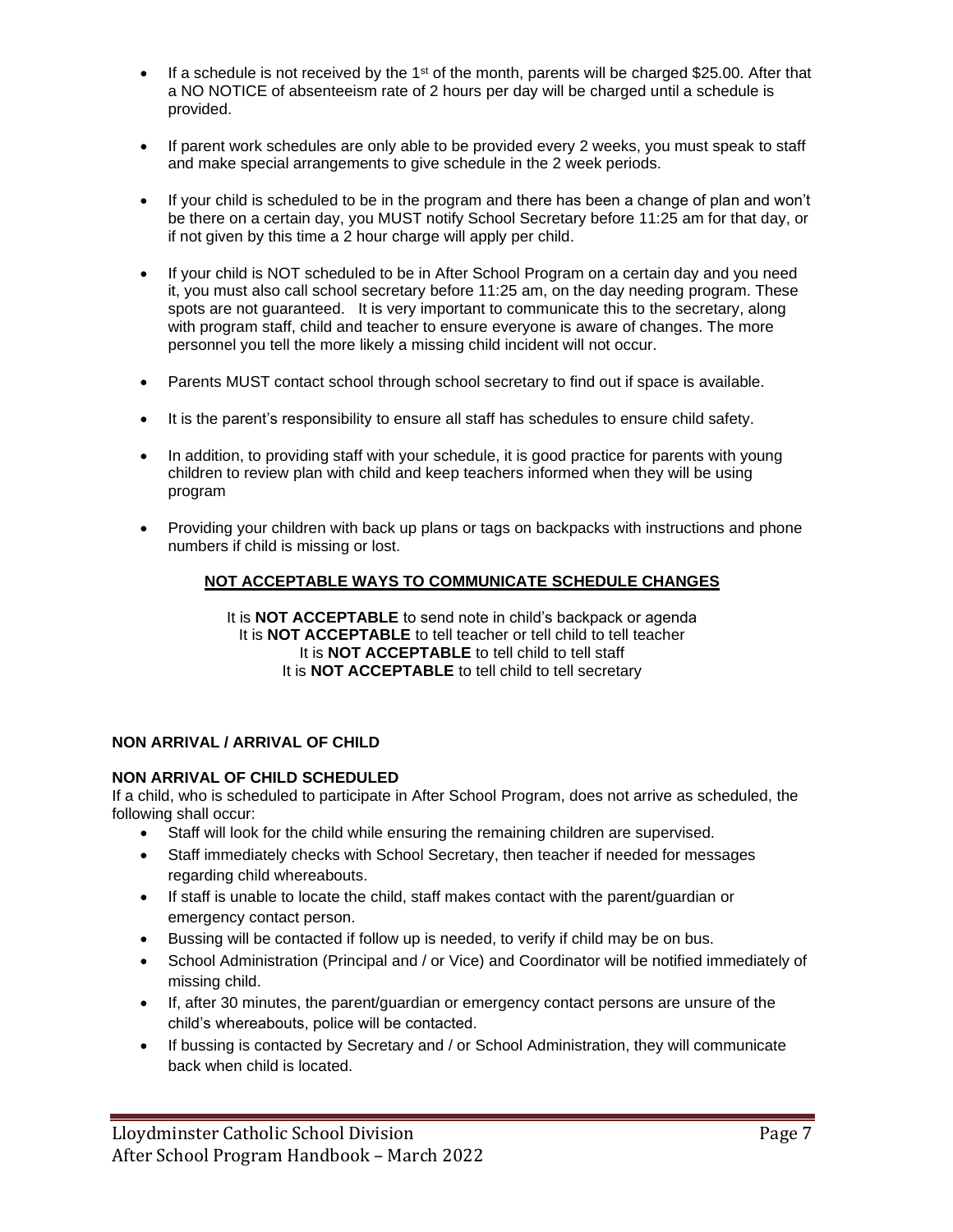#### **ARRIVAL OF CHILD NOT SCHEDULED**

If a child, who is not scheduled to participate in the After School Program, arrives at the program, the following shall occur:

- While ensuring remaining children are supervised, staff will contact parent/guardian or emergency contact to let them know child has arrived at program.
- Child will remain in After School Program if spaces are available until parent/guardian or emergency contact can pick child up.
- If there are no spaces available for the child, parent will be asked to make arrangements to have child picked up immediately from school.

#### **NON ARRIVAL OF CHILD – NOT ORIGINALLY SCHEDULED**

When a child, who is not scheduled to participate in the After School Program, and the parent has directed child to go to After School Program in a non-acceptable manner and does not notify staff prior, and then the child goes home instead of going to After School Program. Therefore child is missing because parent thinks they should be in After School Program and program staff thinks they should be at home. This is due to parent/guardian changing the plan and not communicating in an acceptable way ie: Agenda, phone call to teacher, telling student ambassador on phone etc. the following shall occur:

- Staff will contact School Administration once staff has been notified a child is missing.
- Staff will work with parent and School Administration to locate child.
- School Administration shall locate child, as per normal protocol for missing child from school.
- If bussing is contacted by Secretary and/or School Administration, they will communicate back when child is located.
- Further review will take place to make sure all involved followed proper procedures.

#### **REGISTRATION, CHILDREN RECORDS & PORTABLE INFORMATION**

All children in attendance will be registered before they can attend the program. The registration/enrollment form and portable emergency information will be completed and contain the following information and will be maintained on premises:

- Child's full name, date of birth, home address, child's school, grade and teacher.
- Parent's name and emergency contact name; mailing addresses, home, cell and work phone numbers.
- Administration of medication and any health care provided to the child can only happen when written consent from the parent is obtained.
- Emergency plans will be posted.
- People authorized to pick up child and not authorized to pick up child.

#### **LAST MINUTE ABSENCES FROM**

Parents/guardians are required to contact the school secretaries by the start of their schools lunch hour on the day the child shall be absent.

- St. Thomas (780) 875-5366
- St. Mary's (780) 808-8600
- St. Joseph (780) 875-2442
- Father Gorman (306) 825-4600
- Mother Teresa (780) 871-5944

This information is recorded and sent to program staff. Any student not recorded through this manner must be considered absent.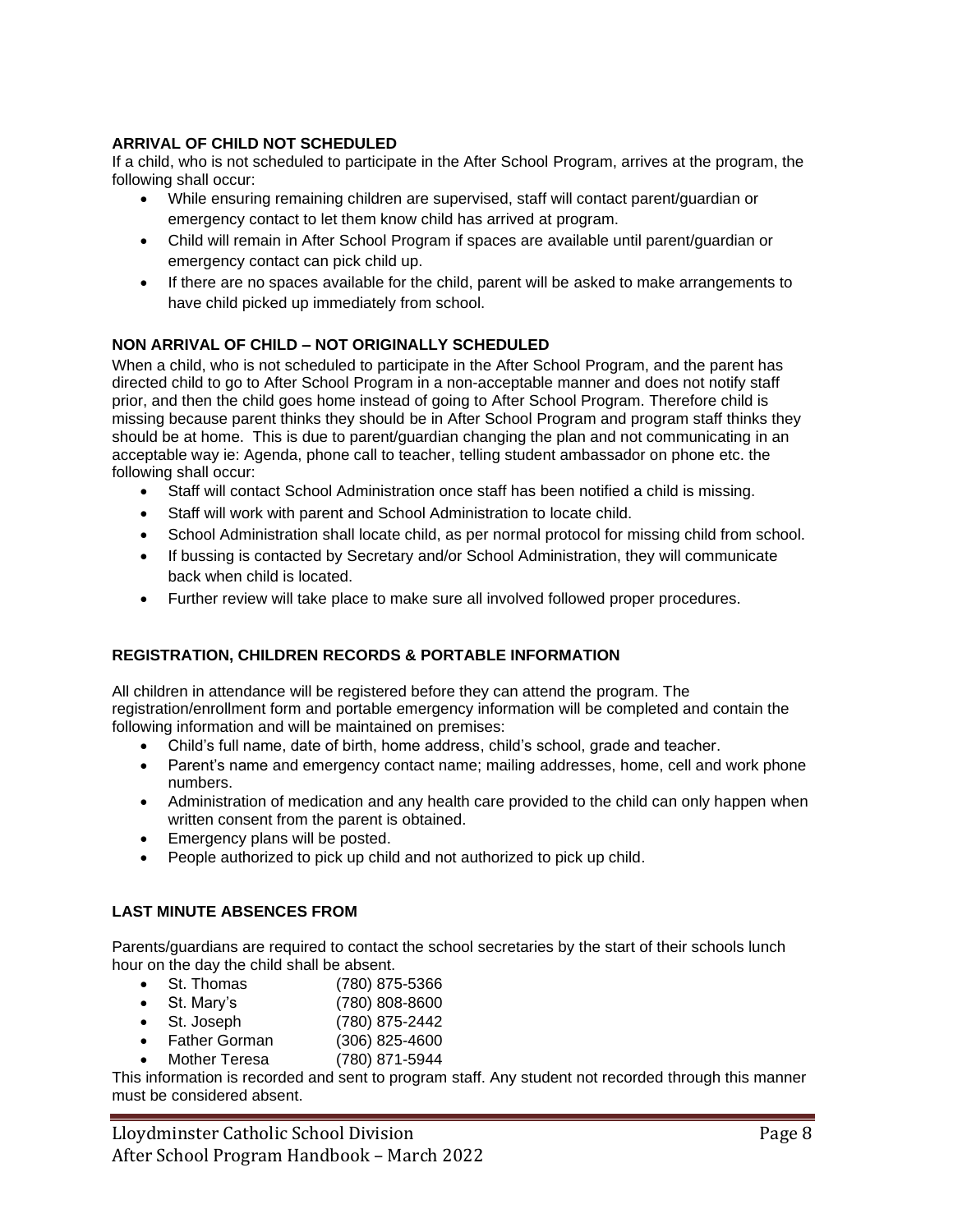A 2 hour charge will be added to your monthly invoice for not letting the secretary know by 11:25 am. There will also be a \$25.00 charge for neglect to let the office know that leads to an unnecessary investigation of the reason for the child's absence.

#### **LATE PICK – UP**

The facility closes at 5:30 pm every day. There are no provisions for late pick up. Children must be picked up by 5:30 pm. Please respect our staff by being on time when picking up your child.

## **A LATE FEE OF \$5.00 PER 5 MINUTES LATE/ PER CHILD IS CHARGED TO PARENTS**

#### **ARRIVING LATER THAN 5:30 PM**

#### **Parents will be charged \$5.00 for every 5-minute intervals thereafter.**

If a child has not been picked up by 5:45 pm and staff is unable to reach a parent or emergency contact person, the RCMP will be contacted to make arrangements to place child in safe location till parents can be located. Repeated late pick-ups will result in termination of program.

#### **NUTRITIOUS SNACK**

We ask parents to send a healthy light snack for your child/children for the end of the day. A recommended snack would be something from the four food groups from the Canada Food Guide. There may be a special theme day on occasion where a snack maybe be provided. The Lloydminster Catholic School Division has a nutrition policy that can be found at Administration Procedures, which are found at [www.lcsd.ca](http://www.lcsd.ca/)

#### **CHILD SUPERVISION**

The staff recognizes that they have a responsibility to provide for the safety of all children. Every reasonable effort will be made to provide children with a safe learning and caring environment. The safety of children must be assured through supervision of children in all school facilities and grounds and during all school activities and programming. The Director of Education expects staff to develop procedures and practices which enhance the safety of children and recognize the differences of individual children in terms of their safety and supervision needs.

Supervision will be clearly outlined with parents at the time of registration. Each parent will receive this handbook that explains how Lloydminster Catholic School Division After School Program supervises children.

Supervision is perhaps one of the key requirements in the prevention of accidents and injury. Staff requires the skills to be able to assess potential risks during supervision and be able to implement changes to supervision to avoid accident or injury.

- Ensure staff: child ratios are correct at all times to ensure proper supervision.
- Ensure that all children are within sight and/or hearing of staff at all times.
- Ensure that where multiple areas are available to children, all areas are supervised
- Position themselves (staff do not sit with their backs to the children) and arrange equipment, furniture and activities appropriately.
- Encourage children to ask staff when needing to use the bathroom.
- Ensure children follow school safety rules ie: walk inside school, inside voices.
- Ensure younger children's safety is not compromised in mixed age groups.
- Communicate effectively by informing other staff if they are leaving an area.
- Do regular head counts of children, every time you enter and leave an area.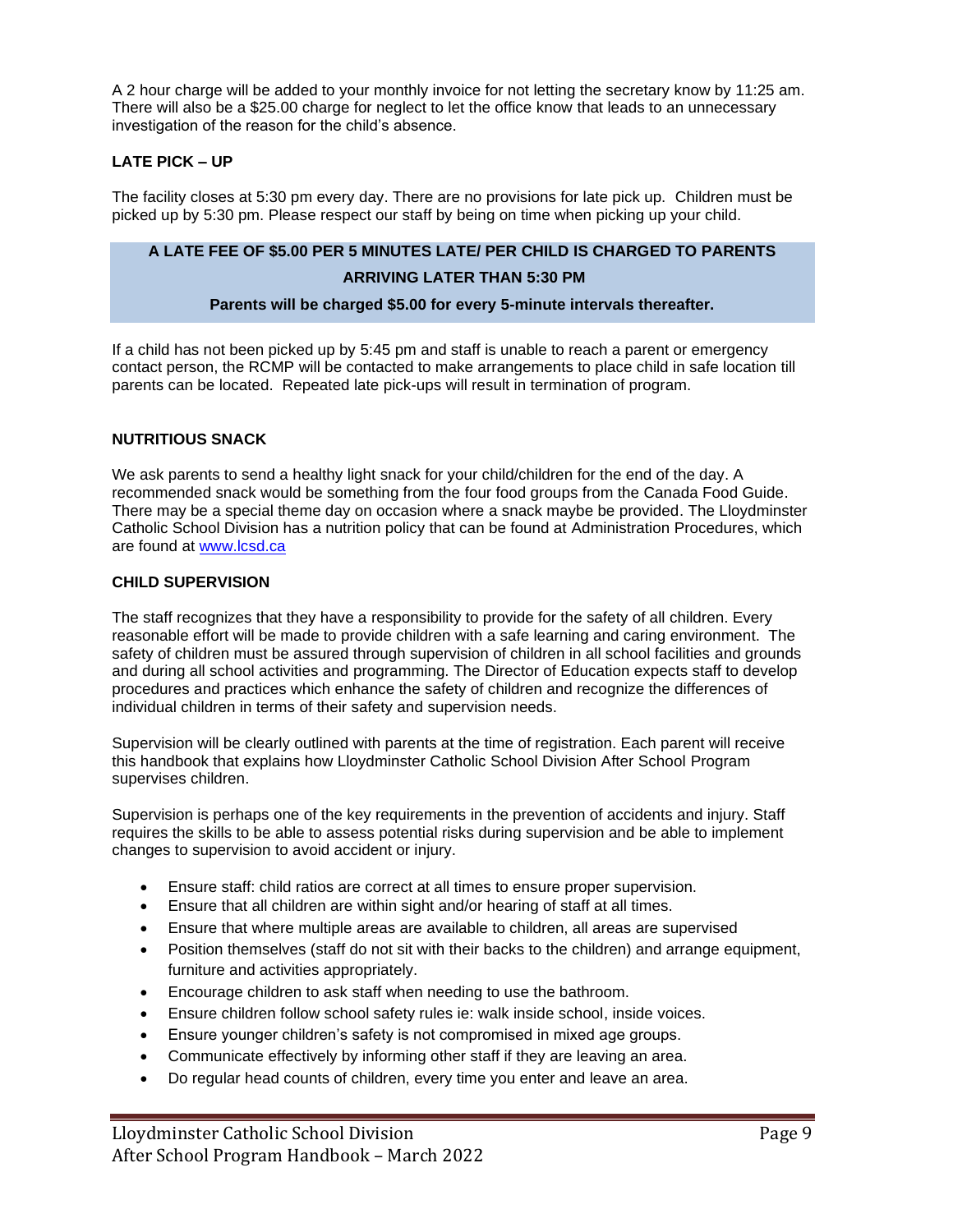- Discuss best position points of supervision (especially in the playground) to avoid clustering in one spot.
- Supervision should be active and interacting with the children (not just standing and watching).
- Regularly evaluate their supervisory practices through orientations and staff meetings with Principal.
- Notify school office immediately if school age children do not arrive at After School Program room. (Refer to Non-Arrival/Arrival of Child)

#### **PROGRAMMING / INCLUSION & CULTURAL DIVERSITY**

Programming is essential to ensure we are meeting the developmental and cultural needs of children on a daily basis. Weekly plans are displayed in the information binder for parents and children to view.

#### **ROUTINES**

- Daily routines are established and followed, as per the daily schedule to give the children a sense of security and belonging.
- Routines are flexible and adaptable where necessary to address certain circumstances or situations that may arise.

#### **PLANS**

- Daily programming reflects the children's interests, backgrounds, preferences, needs and abilities.
- Daily programming includes opportunities for children to explore indoor and outdoor environments.
- Allows for a balance of spontaneous activities, competitive and cooperative games and sports are planned.

#### **ENVIRONMENTS**

- Staff create a safe environment for children to express their feelings openly.
- Play spaces are arranged and organized in a way that will engage children naturally.
- Equipment and activities include opportunities to engage in sensory, dramatic, fine/gross motor, art, literacy, music, science, and construction activities on a regular basis.
- Assortment of games, puzzles, toys are brought out daily for new experiences and reaffirming culture and favorite activities.
- Equipment such as balls, parachutes, sports equipment, sidewalk chalk, etc. are brought outside or used in gym daily to address various interests.
- Staff are engaged with children in both indoor and outdoor activities on a daily basis.

#### **MATERIALS & EQUIPMENT**

- Provide a wide variety of materials, equipment and toys to address the needs, interest and capabilities of all children.
- Materials and equipment will be rotated on a regular basis to ensure the children's interests and needs are met and the area is not cluttered with unused equipment.
- Inventory should reflect the following areas of development:
	- o Art exploration / Dramatic / creative play
	- o Science / nature / sensory
	- o Quiet / reading / puzzles
	- o Construction / creative play
	- o Fine / gross motor activity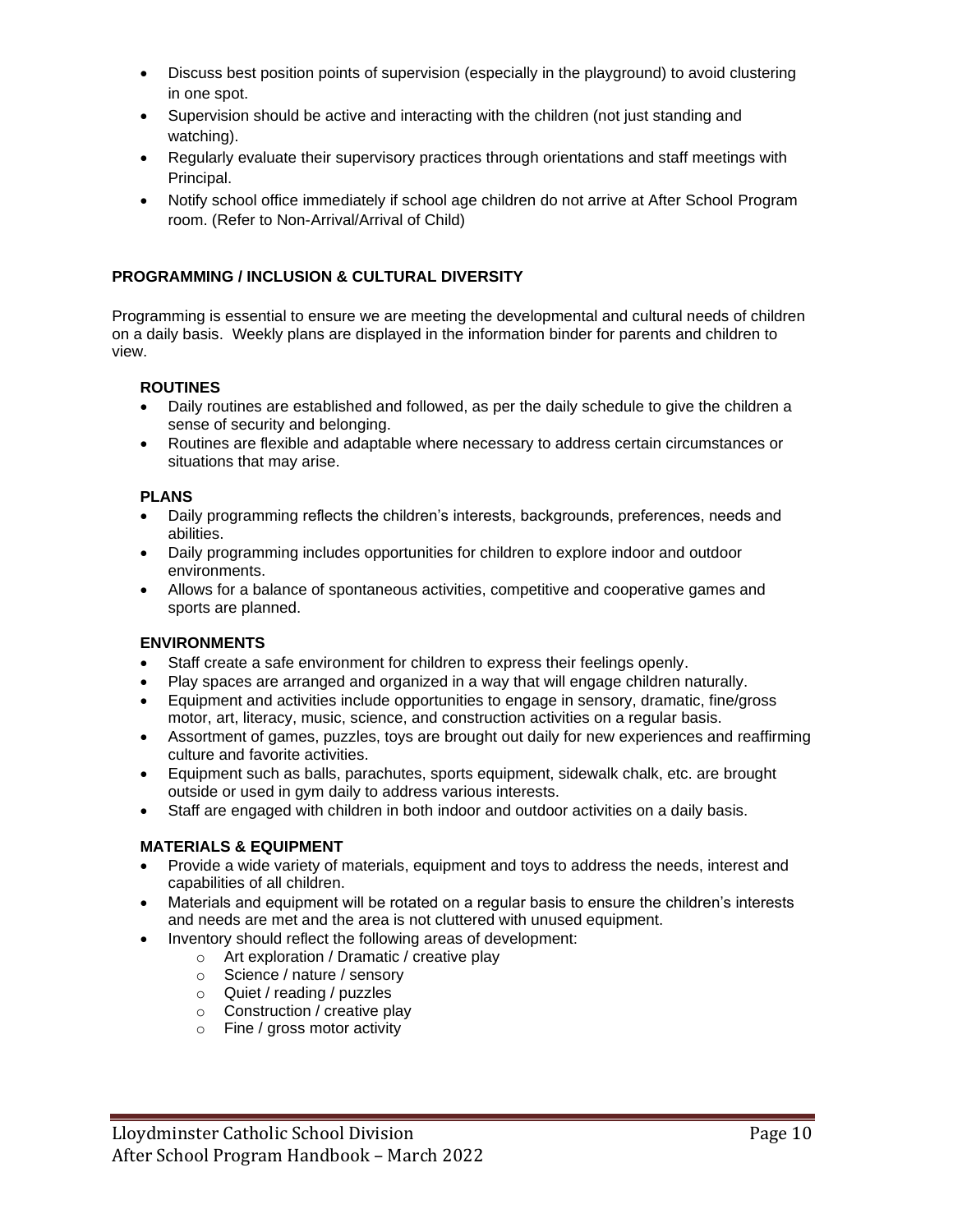#### **CHILD GUIDANCE / DISCIPLINE**

Staff will use child guidance strategies with the children that will encourage self-respect, respect for others and respect for property. Staff will have a firm understanding of the importance of their positive interactions with the children. Staff will model guidance and encourage positive conflict resolution skills. All disciplinary action taken is reasonable in the circumstances. There will be clear consistent rules and limits, known to the child, parent/guardian, and staff that are consistent with school division expectations.

#### STAFF WILL ESTABLISH HIGH STANDARDS OF GOOD BEHAVIOR BY:

- Reinforcing good behavior
- Redirecting activity if poor choices are causing a conflict
- Giving the children time to regain control and contemplate an acceptable solution
- Imposing consequences such as loss of privilege, limited choice of activity or redirection to another activity.

#### MAJOR BEHAVIORAL ISSUES THAT WILL BE COMMUNICATED TO PARENTS:

- A series of minor behavior issues
- Blatant disrespect for persons or property, or deliberate misuse/destruction of school or facility equipment
- Verbal abuse/swearing, fighting or physical abuse
- Harassment, bullying or threat-making directed at the other students or staff

Staff will communicate behavior/child discipline policy with parents and children, through Parent Handbook. Staff will communicate discipline concerns to parent as they arise when parent picks up child at end of day. Staff will complete a behavior inquiry for more serious incidents via the behavior inquiry report filled out by staff, child, and Principal. Staff may also choose to communicate incident to parent via email that has recorded dates and times. If inappropriate or serious behavior persists that is unsafe for the child, staff or other children, a meeting with the parents will be requested to discuss possible solutions. If the disciplinary concern continues or is unresolved after discussions between the staff, parent and child, it may result in dismissal from the program as determined by the Coordinator and Principal.

After School Program will act in accordance to the Lloydminster Catholic School Division Administration Procedures, which are found on [www.lcsd.ca](http://www.lcsd.ca/)

#### **POTENTIAL HEALTH RISK AND CHILD ILLNESS**

In compliance with regulations under the Public Health Act; a child's parent/guardian will remove their child from the premises immediately when a staff knows or has reason to believe that a child may be ill, be a potential health risk or suffering from a communicable disease.

Staff will implement health standards and practices designed to teach good health habits and protect and maintain the well-being of children and staff.

• All children will wash their hands before snack, after washroom routines, or any other time staff deem necessary.

Staff will ensure that everyone handling food:

- Washes hands with soapy water
- Wipe counters and tables before and after use with approved disinfectant
- Wash all fruits and vegetables and label/store leftover foods are in sealed containers
- Ensures that the refrigerator is set at 4 degrees Celsius
- All dishes will be washed in hot, soapy water with the AQUA SAN solution according to directions, and left to air dry.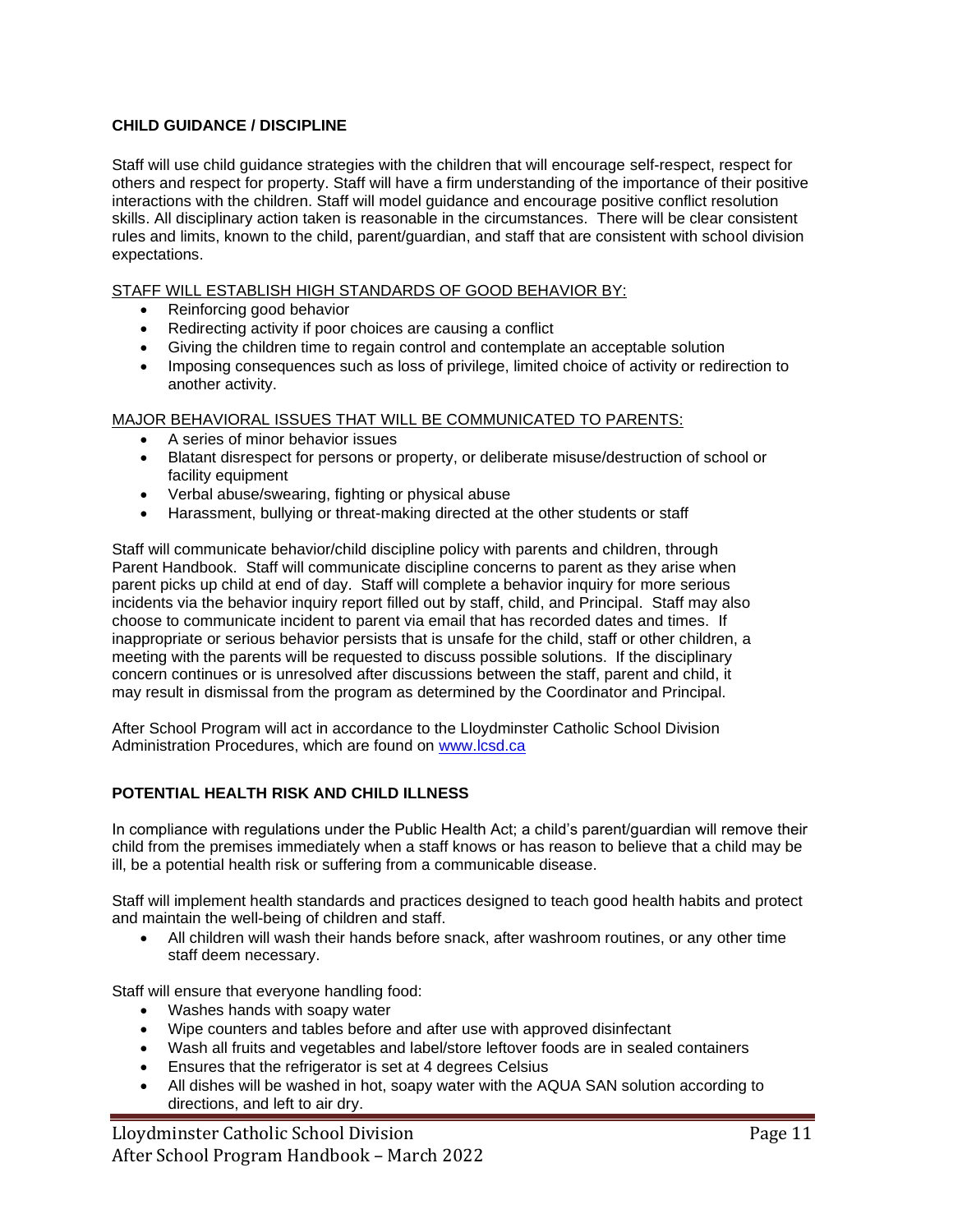• All areas used for program will be tidied up for janitor to complete regular caretaking of school.

If staff suspect that child may be ill, staff is at liberty to contact parents to pick up their child. Staff will keep child as far away as possible from other children while still in direct supervision by staff, until picked up.

This includes children who have a contagious disease, such as mumps, measles, chicken pox, pink eye, impetigo, influenza, lice, etc., must be immediately removed and kept home for the amount of time specified by a Public Health Nurse or Physician.

After School Program will act in accordance to the Lloydminster Catholic School Division Administration Procedures, which are found on [www.lcsd.ca](http://www.lcsd.ca/)

#### **MEDICAL EMERGENCIES & TRANSPORTATION**

Parent/guardian is responsible to make staff aware of any medical illnesses that may occur with their child. Parents/guardians are to inform as to what procedures the staff should follow in such cases.

- Treatment of injuries shall be limited to basic first aid.
- In the case of an emergency requiring medical attention, staff should notify the parents/guardians while the other staff remains with the injured child.
- If transportation to the hospital is required by ambulance, the parents shall be responsible for expenses incurred.
- When a child is taken to a hospital for treatment of illness or injury, the staff shall make every attempt to notify the parent/guardian immediately.
- If the parent/guardian cannot be reached, a staff member shall accompany the child to hospital and advise the hospital accordingly. Staff shall stay with the child until relieved by a Parent/Guardian or until a doctor discharges the child.
- Private vehicles are NOT to be used for emergency transportation; but ONLY as a last resort if ambulance is not readily available and the Coordinator/Principal deem that the child must have immediate medical attention.

#### **MEDICATION**

Medication will only be administered if emergency in nature. If not emergent in nature, family must make arrangements to administer to their own children. All emergency medication shall be kept in a locked cabinet or box for easy access, but placed out of reach of children. Parents shall indicate on registration form whether medication is required for a child's medical condition

Administration of medication can only occur where written consent from the parent is obtained. Staff or designate alternative shall be responsible for giving out all emergency medications.

After School Program will act in accordance to the Lloydminster Catholic School Division Administration Procedures, which are found on [www.lcsd.ca](http://www.lcsd.ca/)

#### **SAFETY**

A minimum of one in every three staff will be certified in Standard First Aid and CPR. It is a preference that every staff member holds a certificate in Standard First Aid and CPR. A first aid kit will be kept in each location, along with ones throughout the school facility. The staff and Principal shall maintain the first aid kits. The school will provide disposable gloves in first aid kits. Parents/guardians shall be notified of any first aid administered to their child.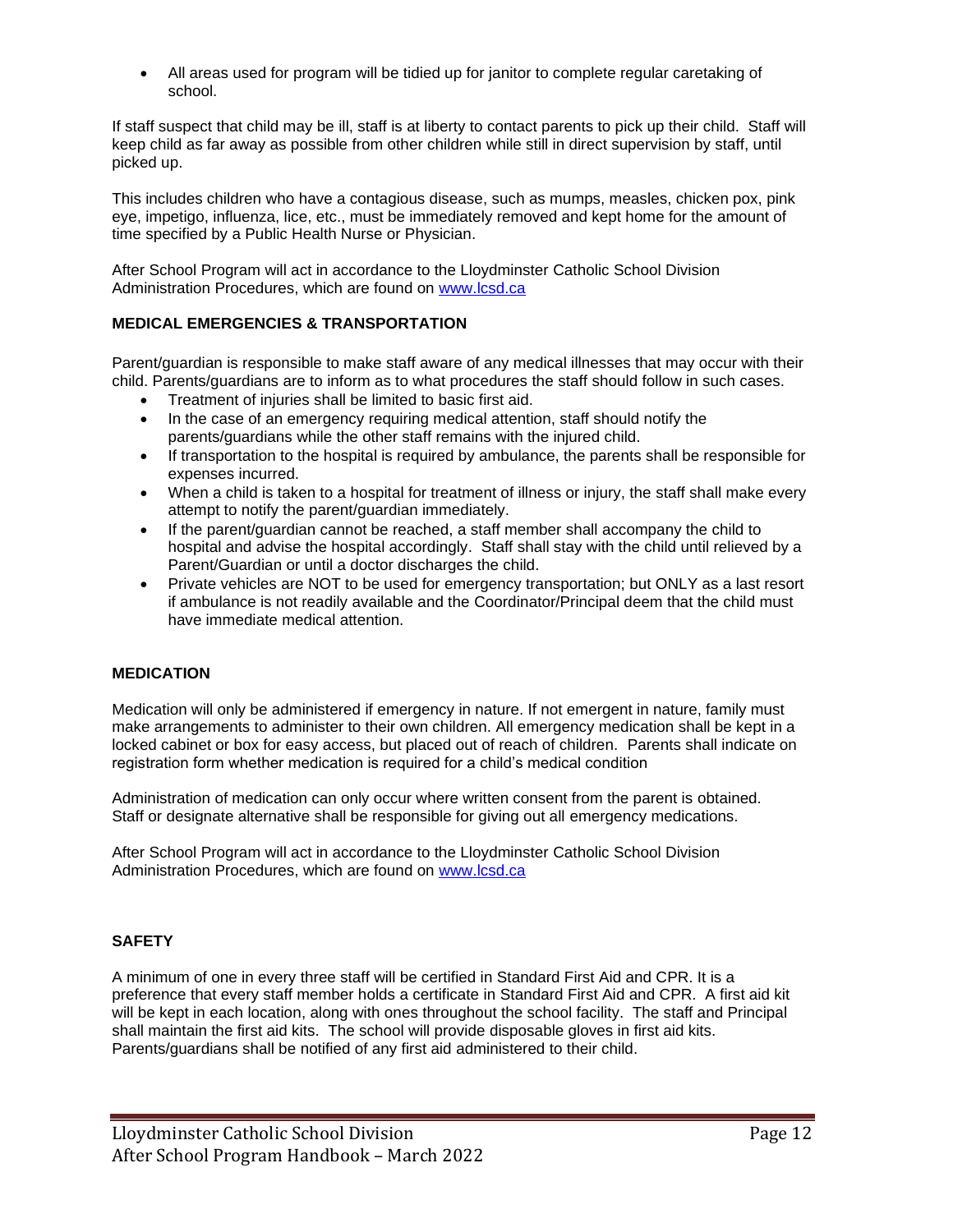#### **STAFF REQUIREMENT**

All staff are required to have a Criminal Record Check completed, dated no earlier than 6 months prior to the date of commencement, and can be requested every three years, as well as experience working with school age children.

- Before the first day of school each year, all staff will make sure all information is complete, valid and dated in staff file. Criminal check, including vulnerable sector search dated no earlier than 6 months prior to the dated of commencement and can be requested by Division every three years thereafter.
- Experience working with school age children.
- All staff upon hiring will have an orientation and review all policies and procedures.
- Staff will meet with Lloydminster Catholic School Division Human Resources Manager to complete all payroll information.
- Lloydminster Catholic School Division will remain the ultimate employer of all staff, and follow Administration Procedures 404 Human Resource Practices for Support Staff.

| <b>STAFF TO CHILDREN RATIO GUIDELINES:</b>   |      |  |  |  |  |
|----------------------------------------------|------|--|--|--|--|
| Groups of staff to mixed age children        | 1:15 |  |  |  |  |
| Groups of staff to Kindergarten age children | 1:10 |  |  |  |  |

#### **EMERGENCY & EVACUATION**

In the event of a fire or other emergency situation, the safety of the children shall be the first priority. Children shall be removed from the building immediately in and orderly fashion. There is emergency plans and map posted in every room in the school as to which exits to use. Program staff are informed of emergency evacuation procedures through staff orientation and staff meetings. Children informed and practice emergency evacuation procedures through regular school evacuation drills, mandated by Education Act.

- Designated students shall move to an exit door and hold it open.
- Students shall file out in an orderly fashion and go directly to their assembly area.
- One staff shall pick up the sign in/out portable information binder, and after ensuring that all students have left the school, shall leave the area last. The other staff will go out with the children.
- Children must not take extra time to put on extra clothes or pick up personal belongings. Sufficient clothing and footwear must be worn at all times while attending .
- Once the school has been proven safe, students and staff shall return in an orderly fashion.
- No one shall re-enter the building until it has been determined safe.

In the event of a fire or other emergency situation, where it is not safe to re-enter, the safety of the children shall be the first priority. Children shall be removed from the building immediately. Parents/guardians shall be notified of the emergency evacuation and where the children have been relocated. Staff shall notify Principal and Coordinator for immediate assistance.

#### • **RELOCATION SITES**

- o St. Mary's After School Program will go to Lloyd Mall Food Court
- o Father Gorman After School Program will go to Jack Kemp Community School
- o St. Joseph Program After School will go to St. Anthony's Church
- o St. Thomas After School Program will go to Lloydminster Catholic School Division office